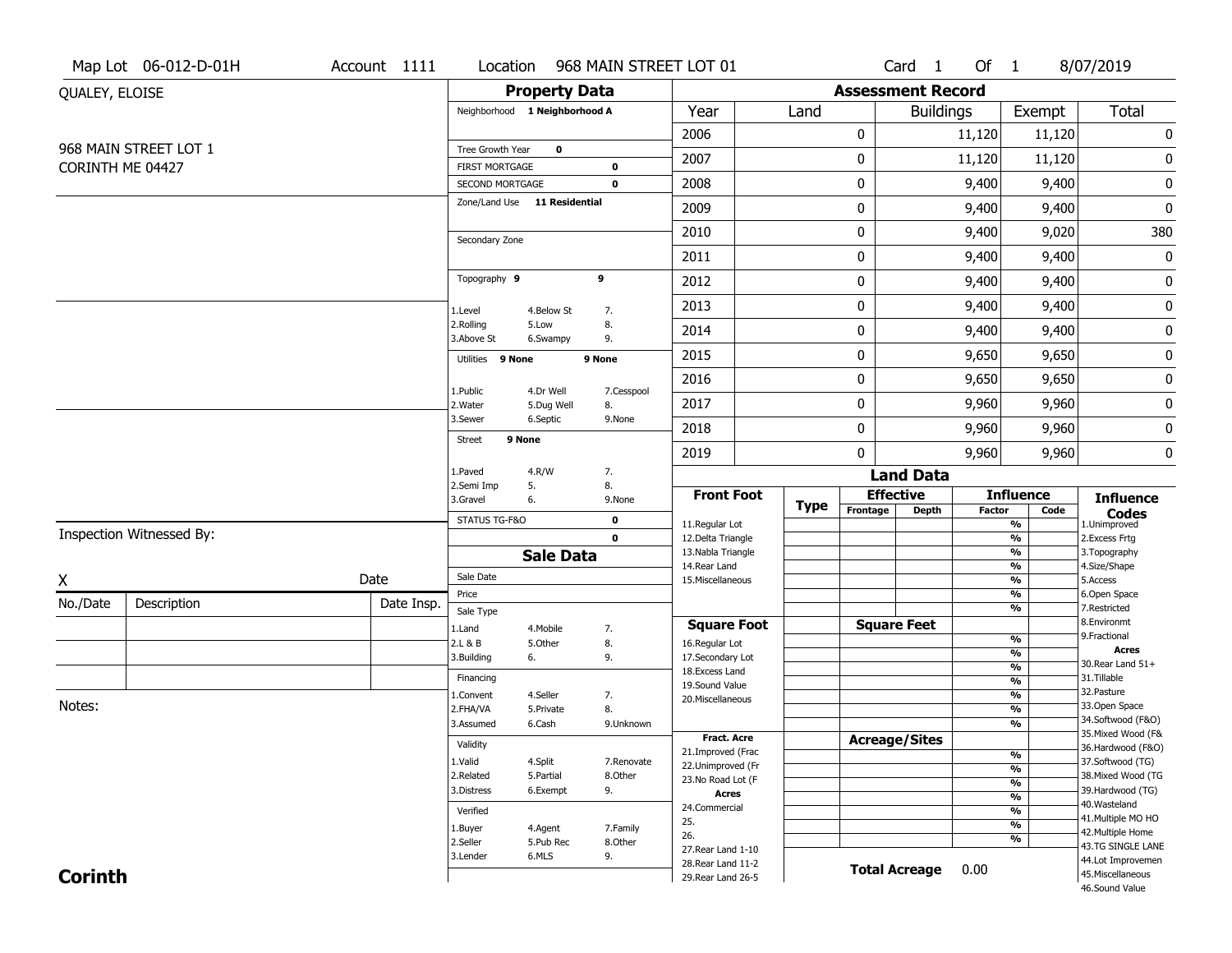| 968 MAIN STREET LOT 01<br>Map Lot 06-012-D-01H<br>Of 1<br>8/07/2019<br>Account 1111<br>Card <sub>1</sub><br>Location<br><b>Building Style 0 Not Coded</b><br>SF Bsmt Living<br>0<br>Layout 0<br>Fin Bsmt Grade<br>0 <sub>0</sub><br>7.<br>4.Cape<br>1. Typical<br>4.<br>8.Log<br>$\overline{\mathbf{0}}$<br>9.0ther<br>HEARTH<br>5.<br>8.<br>5.Garrison<br>2.Inadeg<br>100%<br>0 Not Coded<br>6.<br>9.<br>6.Split<br>10.Camp<br>Heat Type<br>3.<br>10<br>11.Double<br>0.Not Code<br>4.HVAC<br>8.Fl/Wall<br>Attic<br>$\mathbf 0$<br>7.Contemp<br>Dwelling Units 0<br>1.HWBB<br>5.FWA<br>9.No Heat<br>7.<br>1.1/4 Fin<br>4.Full Fin<br>SHED<br>8.<br>8<br>2.HWCI<br>2.1/2 Fin<br>5.Fl/Stair<br>0<br>6.Radiant<br>11.<br>7.Electric<br>12.<br>3.3/4 Fin<br>9.None<br>0<br>3.H Pump<br>6.<br>SV200<br>0%<br>9 None<br>4.1.5<br>7.<br>Cool Type<br>Insulation 0<br>5.1.75<br>4.W&C Air<br>1966 HILLCREST<br>8.<br>1.Refrig<br>7.<br>1.Full<br>4.Minimal<br>7.<br>8.<br>5.<br>8.<br>5.<br>6.2.5<br>9.<br>2.Evapor<br>2.Heavy<br><b>Exterior Walls</b><br>0 Not Coded<br>6.<br>9.None<br>6.<br>9.None<br>3.H Pump<br>3.Capped<br>45<br>4.Asbestos<br>0<br>Unfinished %<br>0%<br>8.Concrete<br>Kitchen Style<br>12<br>4.Obsolete<br>7.<br>Grade & Factor 00%<br>5.Stucco<br>9.0ther<br>1.Modern<br>MAIN ST<br>[540]<br>5.<br>8.<br>M.H.<br>6.Brick<br>11.<br>2. Typical<br>1.E Grade<br>4.B Grade<br>7.<br>6.<br>2.D Grade<br>8.<br>7.Stone<br>12.<br>3.Old Type<br>9.None<br>5.A Grade<br>Bath(s) Style<br>0<br>3.C Grade<br>6.<br>9.Same<br>0<br>8<br>7.METAL RS 1.Modern<br>4.Obsolete<br>7.<br>SQFT (Footprint) 0<br>4.Composit<br>8.<br>5.Wood<br>5.<br>Condition<br>$\mathbf 0$<br>8.<br>2. Typical<br>8<br>6.<br>9.None<br>7.V G<br>6.Ark Asph<br>9.<br>3.Old Type<br>1.Poor<br>4.Avg<br>DK 64<br>SF Masonry Trim 0<br>0<br>2.Fair<br>8.Exc<br># Rooms<br>$5.Avg+$<br>$\bf o$<br>0<br># Bedrooms<br>$3.$ Avg-<br>6.Good<br>9.Same<br>OPEN-4-CUSTOM 0<br># Full Baths<br>0<br>Phys. % Good<br>0%<br># Half Baths<br>0<br>100%<br>0<br>Funct. % Good<br>Year Remodeled<br>$\mathbf{0}$<br># Addn Fixtures<br>$\mathbf 0$<br><b>Functional Code</b><br>9 None<br># Fireplaces<br>0<br>0<br>1.Incomp<br>4.Delap<br>7.No Power<br><b>DRIVEWAY</b><br>2.0-Built<br>5.Bsmt<br>8.LongTerm<br>4.Wood<br>7.<br>968 MAIN ST LOT 1<br>5.Slab<br>8.<br>3.Damage<br>6.Common<br>9.None<br>Econ. % Good<br>100%<br>6.Piers<br>9.<br>Economic Code None<br>$\mathbf 0$<br>7.<br>0.None<br>4.Full Bmt<br>3.No Power<br>7.<br>8.<br>5.None<br>8.<br>1.Location<br>4.Generate<br>6.DAYLIGHT 9.None<br>9.None<br>9.<br>2.Encroach<br>Software<br>Bsmt Gar # Cars 0<br>Entrance Code 0<br>A Division of Harris Computer Systems<br>Wet Basement<br>$\mathbf 0$<br>1.Interior<br>4.Vacant<br>7.<br>2.Refusal<br>8.<br>4.<br>7.<br>5.Estimate<br>5.<br>6.<br>9.<br>8.<br>3.Informed<br>6.<br>Information Code 0<br>9.<br>7.<br>1.Owner<br>4.Agent<br>8.<br>2.Relative<br>5.Estimate<br>Date Inspected<br>6.Other<br>9.<br>3.Tenant<br>1.One Story Fram<br><b>Additions, Outbuildings &amp; Improvements</b><br>2. Two Story Fram<br>Year<br>Grade<br>Cond<br>Funct.<br>Sound Value<br>Type<br>Units<br>Phys.<br>3. Three Story Fr<br>M/H<br>1966<br>% 80<br>$\%$<br>817 Hillcrest<br>12x45<br>2 100<br>3<br>77<br>4.1 & 1/2 Story<br>$\%$<br>0<br>% 200<br>24 Frame Shed<br>5.1 & 3/4 Story<br>68 Wood Deck<br>10<br>64<br>$3100$ 3<br>90<br>% 100<br>%<br>6.2 & 1/2 Story<br>21.Open Frame Por<br>$\frac{9}{6}$<br>$\sqrt{6}$<br>22.Encl Frame Por<br>$\frac{1}{2}$<br>$\overline{\frac{0}{0}}$<br>23. Frame Garage<br>$\frac{1}{2}$<br>$\sqrt{96}$<br>24.Frame Shed<br>25. Frame Bay Wind<br>$\frac{1}{2}$<br>$\overline{\frac{0}{0}}$<br>26.1SFr Overhang<br>$\sqrt{6}$<br>$\overline{\frac{0}{0}}$<br>27.Unfin Basement |                      |  |  |  |  |  |  |  |  |  | <b>Corinth</b> |  |  |  |  |  |  |
|-----------------------------------------------------------------------------------------------------------------------------------------------------------------------------------------------------------------------------------------------------------------------------------------------------------------------------------------------------------------------------------------------------------------------------------------------------------------------------------------------------------------------------------------------------------------------------------------------------------------------------------------------------------------------------------------------------------------------------------------------------------------------------------------------------------------------------------------------------------------------------------------------------------------------------------------------------------------------------------------------------------------------------------------------------------------------------------------------------------------------------------------------------------------------------------------------------------------------------------------------------------------------------------------------------------------------------------------------------------------------------------------------------------------------------------------------------------------------------------------------------------------------------------------------------------------------------------------------------------------------------------------------------------------------------------------------------------------------------------------------------------------------------------------------------------------------------------------------------------------------------------------------------------------------------------------------------------------------------------------------------------------------------------------------------------------------------------------------------------------------------------------------------------------------------------------------------------------------------------------------------------------------------------------------------------------------------------------------------------------------------------------------------------------------------------------------------------------------------------------------------------------------------------------------------------------------------------------------------------------------------------------------------------------------------------------------------------------------------------------------------------------------------------------------------------------------------------------------------------------------------------------------------------------------------------------------------------------------------------------------------------------------------------------------------------------------------------------------------------------------------------------------------------------------------------------------------------------------------------------------------------------------------------------------------------------------------------------------------------------------------------------------------------------------------------------------------------------------------------------------------------------------------------------------------------------------------------------------------------------------------------------------------------------------------------------------------------------------------------------------------------------------------------------------------|----------------------|--|--|--|--|--|--|--|--|--|----------------|--|--|--|--|--|--|
|                                                                                                                                                                                                                                                                                                                                                                                                                                                                                                                                                                                                                                                                                                                                                                                                                                                                                                                                                                                                                                                                                                                                                                                                                                                                                                                                                                                                                                                                                                                                                                                                                                                                                                                                                                                                                                                                                                                                                                                                                                                                                                                                                                                                                                                                                                                                                                                                                                                                                                                                                                                                                                                                                                                                                                                                                                                                                                                                                                                                                                                                                                                                                                                                                                                                                                                                                                                                                                                                                                                                                                                                                                                                                                                                                                                                     |                      |  |  |  |  |  |  |  |  |  |                |  |  |  |  |  |  |
|                                                                                                                                                                                                                                                                                                                                                                                                                                                                                                                                                                                                                                                                                                                                                                                                                                                                                                                                                                                                                                                                                                                                                                                                                                                                                                                                                                                                                                                                                                                                                                                                                                                                                                                                                                                                                                                                                                                                                                                                                                                                                                                                                                                                                                                                                                                                                                                                                                                                                                                                                                                                                                                                                                                                                                                                                                                                                                                                                                                                                                                                                                                                                                                                                                                                                                                                                                                                                                                                                                                                                                                                                                                                                                                                                                                                     |                      |  |  |  |  |  |  |  |  |  |                |  |  |  |  |  |  |
|                                                                                                                                                                                                                                                                                                                                                                                                                                                                                                                                                                                                                                                                                                                                                                                                                                                                                                                                                                                                                                                                                                                                                                                                                                                                                                                                                                                                                                                                                                                                                                                                                                                                                                                                                                                                                                                                                                                                                                                                                                                                                                                                                                                                                                                                                                                                                                                                                                                                                                                                                                                                                                                                                                                                                                                                                                                                                                                                                                                                                                                                                                                                                                                                                                                                                                                                                                                                                                                                                                                                                                                                                                                                                                                                                                                                     | 0.Not Code           |  |  |  |  |  |  |  |  |  |                |  |  |  |  |  |  |
|                                                                                                                                                                                                                                                                                                                                                                                                                                                                                                                                                                                                                                                                                                                                                                                                                                                                                                                                                                                                                                                                                                                                                                                                                                                                                                                                                                                                                                                                                                                                                                                                                                                                                                                                                                                                                                                                                                                                                                                                                                                                                                                                                                                                                                                                                                                                                                                                                                                                                                                                                                                                                                                                                                                                                                                                                                                                                                                                                                                                                                                                                                                                                                                                                                                                                                                                                                                                                                                                                                                                                                                                                                                                                                                                                                                                     | 1.Conv.              |  |  |  |  |  |  |  |  |  |                |  |  |  |  |  |  |
|                                                                                                                                                                                                                                                                                                                                                                                                                                                                                                                                                                                                                                                                                                                                                                                                                                                                                                                                                                                                                                                                                                                                                                                                                                                                                                                                                                                                                                                                                                                                                                                                                                                                                                                                                                                                                                                                                                                                                                                                                                                                                                                                                                                                                                                                                                                                                                                                                                                                                                                                                                                                                                                                                                                                                                                                                                                                                                                                                                                                                                                                                                                                                                                                                                                                                                                                                                                                                                                                                                                                                                                                                                                                                                                                                                                                     | 2.Ranch              |  |  |  |  |  |  |  |  |  |                |  |  |  |  |  |  |
|                                                                                                                                                                                                                                                                                                                                                                                                                                                                                                                                                                                                                                                                                                                                                                                                                                                                                                                                                                                                                                                                                                                                                                                                                                                                                                                                                                                                                                                                                                                                                                                                                                                                                                                                                                                                                                                                                                                                                                                                                                                                                                                                                                                                                                                                                                                                                                                                                                                                                                                                                                                                                                                                                                                                                                                                                                                                                                                                                                                                                                                                                                                                                                                                                                                                                                                                                                                                                                                                                                                                                                                                                                                                                                                                                                                                     | 3.R Ranch            |  |  |  |  |  |  |  |  |  |                |  |  |  |  |  |  |
|                                                                                                                                                                                                                                                                                                                                                                                                                                                                                                                                                                                                                                                                                                                                                                                                                                                                                                                                                                                                                                                                                                                                                                                                                                                                                                                                                                                                                                                                                                                                                                                                                                                                                                                                                                                                                                                                                                                                                                                                                                                                                                                                                                                                                                                                                                                                                                                                                                                                                                                                                                                                                                                                                                                                                                                                                                                                                                                                                                                                                                                                                                                                                                                                                                                                                                                                                                                                                                                                                                                                                                                                                                                                                                                                                                                                     |                      |  |  |  |  |  |  |  |  |  |                |  |  |  |  |  |  |
|                                                                                                                                                                                                                                                                                                                                                                                                                                                                                                                                                                                                                                                                                                                                                                                                                                                                                                                                                                                                                                                                                                                                                                                                                                                                                                                                                                                                                                                                                                                                                                                                                                                                                                                                                                                                                                                                                                                                                                                                                                                                                                                                                                                                                                                                                                                                                                                                                                                                                                                                                                                                                                                                                                                                                                                                                                                                                                                                                                                                                                                                                                                                                                                                                                                                                                                                                                                                                                                                                                                                                                                                                                                                                                                                                                                                     | Other Units          |  |  |  |  |  |  |  |  |  |                |  |  |  |  |  |  |
|                                                                                                                                                                                                                                                                                                                                                                                                                                                                                                                                                                                                                                                                                                                                                                                                                                                                                                                                                                                                                                                                                                                                                                                                                                                                                                                                                                                                                                                                                                                                                                                                                                                                                                                                                                                                                                                                                                                                                                                                                                                                                                                                                                                                                                                                                                                                                                                                                                                                                                                                                                                                                                                                                                                                                                                                                                                                                                                                                                                                                                                                                                                                                                                                                                                                                                                                                                                                                                                                                                                                                                                                                                                                                                                                                                                                     | Stories              |  |  |  |  |  |  |  |  |  |                |  |  |  |  |  |  |
|                                                                                                                                                                                                                                                                                                                                                                                                                                                                                                                                                                                                                                                                                                                                                                                                                                                                                                                                                                                                                                                                                                                                                                                                                                                                                                                                                                                                                                                                                                                                                                                                                                                                                                                                                                                                                                                                                                                                                                                                                                                                                                                                                                                                                                                                                                                                                                                                                                                                                                                                                                                                                                                                                                                                                                                                                                                                                                                                                                                                                                                                                                                                                                                                                                                                                                                                                                                                                                                                                                                                                                                                                                                                                                                                                                                                     | 1.1                  |  |  |  |  |  |  |  |  |  |                |  |  |  |  |  |  |
|                                                                                                                                                                                                                                                                                                                                                                                                                                                                                                                                                                                                                                                                                                                                                                                                                                                                                                                                                                                                                                                                                                                                                                                                                                                                                                                                                                                                                                                                                                                                                                                                                                                                                                                                                                                                                                                                                                                                                                                                                                                                                                                                                                                                                                                                                                                                                                                                                                                                                                                                                                                                                                                                                                                                                                                                                                                                                                                                                                                                                                                                                                                                                                                                                                                                                                                                                                                                                                                                                                                                                                                                                                                                                                                                                                                                     | 2.2                  |  |  |  |  |  |  |  |  |  |                |  |  |  |  |  |  |
|                                                                                                                                                                                                                                                                                                                                                                                                                                                                                                                                                                                                                                                                                                                                                                                                                                                                                                                                                                                                                                                                                                                                                                                                                                                                                                                                                                                                                                                                                                                                                                                                                                                                                                                                                                                                                                                                                                                                                                                                                                                                                                                                                                                                                                                                                                                                                                                                                                                                                                                                                                                                                                                                                                                                                                                                                                                                                                                                                                                                                                                                                                                                                                                                                                                                                                                                                                                                                                                                                                                                                                                                                                                                                                                                                                                                     | 3.3                  |  |  |  |  |  |  |  |  |  |                |  |  |  |  |  |  |
|                                                                                                                                                                                                                                                                                                                                                                                                                                                                                                                                                                                                                                                                                                                                                                                                                                                                                                                                                                                                                                                                                                                                                                                                                                                                                                                                                                                                                                                                                                                                                                                                                                                                                                                                                                                                                                                                                                                                                                                                                                                                                                                                                                                                                                                                                                                                                                                                                                                                                                                                                                                                                                                                                                                                                                                                                                                                                                                                                                                                                                                                                                                                                                                                                                                                                                                                                                                                                                                                                                                                                                                                                                                                                                                                                                                                     |                      |  |  |  |  |  |  |  |  |  |                |  |  |  |  |  |  |
|                                                                                                                                                                                                                                                                                                                                                                                                                                                                                                                                                                                                                                                                                                                                                                                                                                                                                                                                                                                                                                                                                                                                                                                                                                                                                                                                                                                                                                                                                                                                                                                                                                                                                                                                                                                                                                                                                                                                                                                                                                                                                                                                                                                                                                                                                                                                                                                                                                                                                                                                                                                                                                                                                                                                                                                                                                                                                                                                                                                                                                                                                                                                                                                                                                                                                                                                                                                                                                                                                                                                                                                                                                                                                                                                                                                                     | 0.Not Code           |  |  |  |  |  |  |  |  |  |                |  |  |  |  |  |  |
|                                                                                                                                                                                                                                                                                                                                                                                                                                                                                                                                                                                                                                                                                                                                                                                                                                                                                                                                                                                                                                                                                                                                                                                                                                                                                                                                                                                                                                                                                                                                                                                                                                                                                                                                                                                                                                                                                                                                                                                                                                                                                                                                                                                                                                                                                                                                                                                                                                                                                                                                                                                                                                                                                                                                                                                                                                                                                                                                                                                                                                                                                                                                                                                                                                                                                                                                                                                                                                                                                                                                                                                                                                                                                                                                                                                                     | 1.Wood               |  |  |  |  |  |  |  |  |  |                |  |  |  |  |  |  |
|                                                                                                                                                                                                                                                                                                                                                                                                                                                                                                                                                                                                                                                                                                                                                                                                                                                                                                                                                                                                                                                                                                                                                                                                                                                                                                                                                                                                                                                                                                                                                                                                                                                                                                                                                                                                                                                                                                                                                                                                                                                                                                                                                                                                                                                                                                                                                                                                                                                                                                                                                                                                                                                                                                                                                                                                                                                                                                                                                                                                                                                                                                                                                                                                                                                                                                                                                                                                                                                                                                                                                                                                                                                                                                                                                                                                     | 2.Vin/Al             |  |  |  |  |  |  |  |  |  |                |  |  |  |  |  |  |
|                                                                                                                                                                                                                                                                                                                                                                                                                                                                                                                                                                                                                                                                                                                                                                                                                                                                                                                                                                                                                                                                                                                                                                                                                                                                                                                                                                                                                                                                                                                                                                                                                                                                                                                                                                                                                                                                                                                                                                                                                                                                                                                                                                                                                                                                                                                                                                                                                                                                                                                                                                                                                                                                                                                                                                                                                                                                                                                                                                                                                                                                                                                                                                                                                                                                                                                                                                                                                                                                                                                                                                                                                                                                                                                                                                                                     | 3.Compos.            |  |  |  |  |  |  |  |  |  |                |  |  |  |  |  |  |
|                                                                                                                                                                                                                                                                                                                                                                                                                                                                                                                                                                                                                                                                                                                                                                                                                                                                                                                                                                                                                                                                                                                                                                                                                                                                                                                                                                                                                                                                                                                                                                                                                                                                                                                                                                                                                                                                                                                                                                                                                                                                                                                                                                                                                                                                                                                                                                                                                                                                                                                                                                                                                                                                                                                                                                                                                                                                                                                                                                                                                                                                                                                                                                                                                                                                                                                                                                                                                                                                                                                                                                                                                                                                                                                                                                                                     | Roof Surface         |  |  |  |  |  |  |  |  |  |                |  |  |  |  |  |  |
|                                                                                                                                                                                                                                                                                                                                                                                                                                                                                                                                                                                                                                                                                                                                                                                                                                                                                                                                                                                                                                                                                                                                                                                                                                                                                                                                                                                                                                                                                                                                                                                                                                                                                                                                                                                                                                                                                                                                                                                                                                                                                                                                                                                                                                                                                                                                                                                                                                                                                                                                                                                                                                                                                                                                                                                                                                                                                                                                                                                                                                                                                                                                                                                                                                                                                                                                                                                                                                                                                                                                                                                                                                                                                                                                                                                                     | 1.Asphalt            |  |  |  |  |  |  |  |  |  |                |  |  |  |  |  |  |
|                                                                                                                                                                                                                                                                                                                                                                                                                                                                                                                                                                                                                                                                                                                                                                                                                                                                                                                                                                                                                                                                                                                                                                                                                                                                                                                                                                                                                                                                                                                                                                                                                                                                                                                                                                                                                                                                                                                                                                                                                                                                                                                                                                                                                                                                                                                                                                                                                                                                                                                                                                                                                                                                                                                                                                                                                                                                                                                                                                                                                                                                                                                                                                                                                                                                                                                                                                                                                                                                                                                                                                                                                                                                                                                                                                                                     | 2.Slate              |  |  |  |  |  |  |  |  |  |                |  |  |  |  |  |  |
|                                                                                                                                                                                                                                                                                                                                                                                                                                                                                                                                                                                                                                                                                                                                                                                                                                                                                                                                                                                                                                                                                                                                                                                                                                                                                                                                                                                                                                                                                                                                                                                                                                                                                                                                                                                                                                                                                                                                                                                                                                                                                                                                                                                                                                                                                                                                                                                                                                                                                                                                                                                                                                                                                                                                                                                                                                                                                                                                                                                                                                                                                                                                                                                                                                                                                                                                                                                                                                                                                                                                                                                                                                                                                                                                                                                                     | 3. Metal             |  |  |  |  |  |  |  |  |  |                |  |  |  |  |  |  |
|                                                                                                                                                                                                                                                                                                                                                                                                                                                                                                                                                                                                                                                                                                                                                                                                                                                                                                                                                                                                                                                                                                                                                                                                                                                                                                                                                                                                                                                                                                                                                                                                                                                                                                                                                                                                                                                                                                                                                                                                                                                                                                                                                                                                                                                                                                                                                                                                                                                                                                                                                                                                                                                                                                                                                                                                                                                                                                                                                                                                                                                                                                                                                                                                                                                                                                                                                                                                                                                                                                                                                                                                                                                                                                                                                                                                     |                      |  |  |  |  |  |  |  |  |  |                |  |  |  |  |  |  |
|                                                                                                                                                                                                                                                                                                                                                                                                                                                                                                                                                                                                                                                                                                                                                                                                                                                                                                                                                                                                                                                                                                                                                                                                                                                                                                                                                                                                                                                                                                                                                                                                                                                                                                                                                                                                                                                                                                                                                                                                                                                                                                                                                                                                                                                                                                                                                                                                                                                                                                                                                                                                                                                                                                                                                                                                                                                                                                                                                                                                                                                                                                                                                                                                                                                                                                                                                                                                                                                                                                                                                                                                                                                                                                                                                                                                     | <b>Electric Amps</b> |  |  |  |  |  |  |  |  |  |                |  |  |  |  |  |  |
|                                                                                                                                                                                                                                                                                                                                                                                                                                                                                                                                                                                                                                                                                                                                                                                                                                                                                                                                                                                                                                                                                                                                                                                                                                                                                                                                                                                                                                                                                                                                                                                                                                                                                                                                                                                                                                                                                                                                                                                                                                                                                                                                                                                                                                                                                                                                                                                                                                                                                                                                                                                                                                                                                                                                                                                                                                                                                                                                                                                                                                                                                                                                                                                                                                                                                                                                                                                                                                                                                                                                                                                                                                                                                                                                                                                                     |                      |  |  |  |  |  |  |  |  |  |                |  |  |  |  |  |  |
|                                                                                                                                                                                                                                                                                                                                                                                                                                                                                                                                                                                                                                                                                                                                                                                                                                                                                                                                                                                                                                                                                                                                                                                                                                                                                                                                                                                                                                                                                                                                                                                                                                                                                                                                                                                                                                                                                                                                                                                                                                                                                                                                                                                                                                                                                                                                                                                                                                                                                                                                                                                                                                                                                                                                                                                                                                                                                                                                                                                                                                                                                                                                                                                                                                                                                                                                                                                                                                                                                                                                                                                                                                                                                                                                                                                                     | Year Built           |  |  |  |  |  |  |  |  |  |                |  |  |  |  |  |  |
|                                                                                                                                                                                                                                                                                                                                                                                                                                                                                                                                                                                                                                                                                                                                                                                                                                                                                                                                                                                                                                                                                                                                                                                                                                                                                                                                                                                                                                                                                                                                                                                                                                                                                                                                                                                                                                                                                                                                                                                                                                                                                                                                                                                                                                                                                                                                                                                                                                                                                                                                                                                                                                                                                                                                                                                                                                                                                                                                                                                                                                                                                                                                                                                                                                                                                                                                                                                                                                                                                                                                                                                                                                                                                                                                                                                                     |                      |  |  |  |  |  |  |  |  |  |                |  |  |  |  |  |  |
|                                                                                                                                                                                                                                                                                                                                                                                                                                                                                                                                                                                                                                                                                                                                                                                                                                                                                                                                                                                                                                                                                                                                                                                                                                                                                                                                                                                                                                                                                                                                                                                                                                                                                                                                                                                                                                                                                                                                                                                                                                                                                                                                                                                                                                                                                                                                                                                                                                                                                                                                                                                                                                                                                                                                                                                                                                                                                                                                                                                                                                                                                                                                                                                                                                                                                                                                                                                                                                                                                                                                                                                                                                                                                                                                                                                                     | Foundation           |  |  |  |  |  |  |  |  |  |                |  |  |  |  |  |  |
|                                                                                                                                                                                                                                                                                                                                                                                                                                                                                                                                                                                                                                                                                                                                                                                                                                                                                                                                                                                                                                                                                                                                                                                                                                                                                                                                                                                                                                                                                                                                                                                                                                                                                                                                                                                                                                                                                                                                                                                                                                                                                                                                                                                                                                                                                                                                                                                                                                                                                                                                                                                                                                                                                                                                                                                                                                                                                                                                                                                                                                                                                                                                                                                                                                                                                                                                                                                                                                                                                                                                                                                                                                                                                                                                                                                                     | 1.Concrete           |  |  |  |  |  |  |  |  |  |                |  |  |  |  |  |  |
|                                                                                                                                                                                                                                                                                                                                                                                                                                                                                                                                                                                                                                                                                                                                                                                                                                                                                                                                                                                                                                                                                                                                                                                                                                                                                                                                                                                                                                                                                                                                                                                                                                                                                                                                                                                                                                                                                                                                                                                                                                                                                                                                                                                                                                                                                                                                                                                                                                                                                                                                                                                                                                                                                                                                                                                                                                                                                                                                                                                                                                                                                                                                                                                                                                                                                                                                                                                                                                                                                                                                                                                                                                                                                                                                                                                                     | 2.C Block            |  |  |  |  |  |  |  |  |  |                |  |  |  |  |  |  |
|                                                                                                                                                                                                                                                                                                                                                                                                                                                                                                                                                                                                                                                                                                                                                                                                                                                                                                                                                                                                                                                                                                                                                                                                                                                                                                                                                                                                                                                                                                                                                                                                                                                                                                                                                                                                                                                                                                                                                                                                                                                                                                                                                                                                                                                                                                                                                                                                                                                                                                                                                                                                                                                                                                                                                                                                                                                                                                                                                                                                                                                                                                                                                                                                                                                                                                                                                                                                                                                                                                                                                                                                                                                                                                                                                                                                     | 3.Br/Stone           |  |  |  |  |  |  |  |  |  |                |  |  |  |  |  |  |
|                                                                                                                                                                                                                                                                                                                                                                                                                                                                                                                                                                                                                                                                                                                                                                                                                                                                                                                                                                                                                                                                                                                                                                                                                                                                                                                                                                                                                                                                                                                                                                                                                                                                                                                                                                                                                                                                                                                                                                                                                                                                                                                                                                                                                                                                                                                                                                                                                                                                                                                                                                                                                                                                                                                                                                                                                                                                                                                                                                                                                                                                                                                                                                                                                                                                                                                                                                                                                                                                                                                                                                                                                                                                                                                                                                                                     | Basement             |  |  |  |  |  |  |  |  |  |                |  |  |  |  |  |  |
|                                                                                                                                                                                                                                                                                                                                                                                                                                                                                                                                                                                                                                                                                                                                                                                                                                                                                                                                                                                                                                                                                                                                                                                                                                                                                                                                                                                                                                                                                                                                                                                                                                                                                                                                                                                                                                                                                                                                                                                                                                                                                                                                                                                                                                                                                                                                                                                                                                                                                                                                                                                                                                                                                                                                                                                                                                                                                                                                                                                                                                                                                                                                                                                                                                                                                                                                                                                                                                                                                                                                                                                                                                                                                                                                                                                                     | 1.1/4 Bmt            |  |  |  |  |  |  |  |  |  |                |  |  |  |  |  |  |
|                                                                                                                                                                                                                                                                                                                                                                                                                                                                                                                                                                                                                                                                                                                                                                                                                                                                                                                                                                                                                                                                                                                                                                                                                                                                                                                                                                                                                                                                                                                                                                                                                                                                                                                                                                                                                                                                                                                                                                                                                                                                                                                                                                                                                                                                                                                                                                                                                                                                                                                                                                                                                                                                                                                                                                                                                                                                                                                                                                                                                                                                                                                                                                                                                                                                                                                                                                                                                                                                                                                                                                                                                                                                                                                                                                                                     | $2.1/2$ Bmt          |  |  |  |  |  |  |  |  |  |                |  |  |  |  |  |  |
|                                                                                                                                                                                                                                                                                                                                                                                                                                                                                                                                                                                                                                                                                                                                                                                                                                                                                                                                                                                                                                                                                                                                                                                                                                                                                                                                                                                                                                                                                                                                                                                                                                                                                                                                                                                                                                                                                                                                                                                                                                                                                                                                                                                                                                                                                                                                                                                                                                                                                                                                                                                                                                                                                                                                                                                                                                                                                                                                                                                                                                                                                                                                                                                                                                                                                                                                                                                                                                                                                                                                                                                                                                                                                                                                                                                                     | 3.3/4 Bmt            |  |  |  |  |  |  |  |  |  |                |  |  |  |  |  |  |
|                                                                                                                                                                                                                                                                                                                                                                                                                                                                                                                                                                                                                                                                                                                                                                                                                                                                                                                                                                                                                                                                                                                                                                                                                                                                                                                                                                                                                                                                                                                                                                                                                                                                                                                                                                                                                                                                                                                                                                                                                                                                                                                                                                                                                                                                                                                                                                                                                                                                                                                                                                                                                                                                                                                                                                                                                                                                                                                                                                                                                                                                                                                                                                                                                                                                                                                                                                                                                                                                                                                                                                                                                                                                                                                                                                                                     |                      |  |  |  |  |  |  |  |  |  |                |  |  |  |  |  |  |
|                                                                                                                                                                                                                                                                                                                                                                                                                                                                                                                                                                                                                                                                                                                                                                                                                                                                                                                                                                                                                                                                                                                                                                                                                                                                                                                                                                                                                                                                                                                                                                                                                                                                                                                                                                                                                                                                                                                                                                                                                                                                                                                                                                                                                                                                                                                                                                                                                                                                                                                                                                                                                                                                                                                                                                                                                                                                                                                                                                                                                                                                                                                                                                                                                                                                                                                                                                                                                                                                                                                                                                                                                                                                                                                                                                                                     |                      |  |  |  |  |  |  |  |  |  |                |  |  |  |  |  |  |
|                                                                                                                                                                                                                                                                                                                                                                                                                                                                                                                                                                                                                                                                                                                                                                                                                                                                                                                                                                                                                                                                                                                                                                                                                                                                                                                                                                                                                                                                                                                                                                                                                                                                                                                                                                                                                                                                                                                                                                                                                                                                                                                                                                                                                                                                                                                                                                                                                                                                                                                                                                                                                                                                                                                                                                                                                                                                                                                                                                                                                                                                                                                                                                                                                                                                                                                                                                                                                                                                                                                                                                                                                                                                                                                                                                                                     | 1.Dry                |  |  |  |  |  |  |  |  |  |                |  |  |  |  |  |  |
|                                                                                                                                                                                                                                                                                                                                                                                                                                                                                                                                                                                                                                                                                                                                                                                                                                                                                                                                                                                                                                                                                                                                                                                                                                                                                                                                                                                                                                                                                                                                                                                                                                                                                                                                                                                                                                                                                                                                                                                                                                                                                                                                                                                                                                                                                                                                                                                                                                                                                                                                                                                                                                                                                                                                                                                                                                                                                                                                                                                                                                                                                                                                                                                                                                                                                                                                                                                                                                                                                                                                                                                                                                                                                                                                                                                                     | 2.Damp               |  |  |  |  |  |  |  |  |  |                |  |  |  |  |  |  |
|                                                                                                                                                                                                                                                                                                                                                                                                                                                                                                                                                                                                                                                                                                                                                                                                                                                                                                                                                                                                                                                                                                                                                                                                                                                                                                                                                                                                                                                                                                                                                                                                                                                                                                                                                                                                                                                                                                                                                                                                                                                                                                                                                                                                                                                                                                                                                                                                                                                                                                                                                                                                                                                                                                                                                                                                                                                                                                                                                                                                                                                                                                                                                                                                                                                                                                                                                                                                                                                                                                                                                                                                                                                                                                                                                                                                     | 3.Wet                |  |  |  |  |  |  |  |  |  |                |  |  |  |  |  |  |
|                                                                                                                                                                                                                                                                                                                                                                                                                                                                                                                                                                                                                                                                                                                                                                                                                                                                                                                                                                                                                                                                                                                                                                                                                                                                                                                                                                                                                                                                                                                                                                                                                                                                                                                                                                                                                                                                                                                                                                                                                                                                                                                                                                                                                                                                                                                                                                                                                                                                                                                                                                                                                                                                                                                                                                                                                                                                                                                                                                                                                                                                                                                                                                                                                                                                                                                                                                                                                                                                                                                                                                                                                                                                                                                                                                                                     |                      |  |  |  |  |  |  |  |  |  |                |  |  |  |  |  |  |
|                                                                                                                                                                                                                                                                                                                                                                                                                                                                                                                                                                                                                                                                                                                                                                                                                                                                                                                                                                                                                                                                                                                                                                                                                                                                                                                                                                                                                                                                                                                                                                                                                                                                                                                                                                                                                                                                                                                                                                                                                                                                                                                                                                                                                                                                                                                                                                                                                                                                                                                                                                                                                                                                                                                                                                                                                                                                                                                                                                                                                                                                                                                                                                                                                                                                                                                                                                                                                                                                                                                                                                                                                                                                                                                                                                                                     |                      |  |  |  |  |  |  |  |  |  |                |  |  |  |  |  |  |
|                                                                                                                                                                                                                                                                                                                                                                                                                                                                                                                                                                                                                                                                                                                                                                                                                                                                                                                                                                                                                                                                                                                                                                                                                                                                                                                                                                                                                                                                                                                                                                                                                                                                                                                                                                                                                                                                                                                                                                                                                                                                                                                                                                                                                                                                                                                                                                                                                                                                                                                                                                                                                                                                                                                                                                                                                                                                                                                                                                                                                                                                                                                                                                                                                                                                                                                                                                                                                                                                                                                                                                                                                                                                                                                                                                                                     |                      |  |  |  |  |  |  |  |  |  |                |  |  |  |  |  |  |
|                                                                                                                                                                                                                                                                                                                                                                                                                                                                                                                                                                                                                                                                                                                                                                                                                                                                                                                                                                                                                                                                                                                                                                                                                                                                                                                                                                                                                                                                                                                                                                                                                                                                                                                                                                                                                                                                                                                                                                                                                                                                                                                                                                                                                                                                                                                                                                                                                                                                                                                                                                                                                                                                                                                                                                                                                                                                                                                                                                                                                                                                                                                                                                                                                                                                                                                                                                                                                                                                                                                                                                                                                                                                                                                                                                                                     |                      |  |  |  |  |  |  |  |  |  |                |  |  |  |  |  |  |
|                                                                                                                                                                                                                                                                                                                                                                                                                                                                                                                                                                                                                                                                                                                                                                                                                                                                                                                                                                                                                                                                                                                                                                                                                                                                                                                                                                                                                                                                                                                                                                                                                                                                                                                                                                                                                                                                                                                                                                                                                                                                                                                                                                                                                                                                                                                                                                                                                                                                                                                                                                                                                                                                                                                                                                                                                                                                                                                                                                                                                                                                                                                                                                                                                                                                                                                                                                                                                                                                                                                                                                                                                                                                                                                                                                                                     |                      |  |  |  |  |  |  |  |  |  |                |  |  |  |  |  |  |
|                                                                                                                                                                                                                                                                                                                                                                                                                                                                                                                                                                                                                                                                                                                                                                                                                                                                                                                                                                                                                                                                                                                                                                                                                                                                                                                                                                                                                                                                                                                                                                                                                                                                                                                                                                                                                                                                                                                                                                                                                                                                                                                                                                                                                                                                                                                                                                                                                                                                                                                                                                                                                                                                                                                                                                                                                                                                                                                                                                                                                                                                                                                                                                                                                                                                                                                                                                                                                                                                                                                                                                                                                                                                                                                                                                                                     |                      |  |  |  |  |  |  |  |  |  |                |  |  |  |  |  |  |
|                                                                                                                                                                                                                                                                                                                                                                                                                                                                                                                                                                                                                                                                                                                                                                                                                                                                                                                                                                                                                                                                                                                                                                                                                                                                                                                                                                                                                                                                                                                                                                                                                                                                                                                                                                                                                                                                                                                                                                                                                                                                                                                                                                                                                                                                                                                                                                                                                                                                                                                                                                                                                                                                                                                                                                                                                                                                                                                                                                                                                                                                                                                                                                                                                                                                                                                                                                                                                                                                                                                                                                                                                                                                                                                                                                                                     |                      |  |  |  |  |  |  |  |  |  |                |  |  |  |  |  |  |
|                                                                                                                                                                                                                                                                                                                                                                                                                                                                                                                                                                                                                                                                                                                                                                                                                                                                                                                                                                                                                                                                                                                                                                                                                                                                                                                                                                                                                                                                                                                                                                                                                                                                                                                                                                                                                                                                                                                                                                                                                                                                                                                                                                                                                                                                                                                                                                                                                                                                                                                                                                                                                                                                                                                                                                                                                                                                                                                                                                                                                                                                                                                                                                                                                                                                                                                                                                                                                                                                                                                                                                                                                                                                                                                                                                                                     |                      |  |  |  |  |  |  |  |  |  |                |  |  |  |  |  |  |
|                                                                                                                                                                                                                                                                                                                                                                                                                                                                                                                                                                                                                                                                                                                                                                                                                                                                                                                                                                                                                                                                                                                                                                                                                                                                                                                                                                                                                                                                                                                                                                                                                                                                                                                                                                                                                                                                                                                                                                                                                                                                                                                                                                                                                                                                                                                                                                                                                                                                                                                                                                                                                                                                                                                                                                                                                                                                                                                                                                                                                                                                                                                                                                                                                                                                                                                                                                                                                                                                                                                                                                                                                                                                                                                                                                                                     |                      |  |  |  |  |  |  |  |  |  |                |  |  |  |  |  |  |
|                                                                                                                                                                                                                                                                                                                                                                                                                                                                                                                                                                                                                                                                                                                                                                                                                                                                                                                                                                                                                                                                                                                                                                                                                                                                                                                                                                                                                                                                                                                                                                                                                                                                                                                                                                                                                                                                                                                                                                                                                                                                                                                                                                                                                                                                                                                                                                                                                                                                                                                                                                                                                                                                                                                                                                                                                                                                                                                                                                                                                                                                                                                                                                                                                                                                                                                                                                                                                                                                                                                                                                                                                                                                                                                                                                                                     |                      |  |  |  |  |  |  |  |  |  |                |  |  |  |  |  |  |
|                                                                                                                                                                                                                                                                                                                                                                                                                                                                                                                                                                                                                                                                                                                                                                                                                                                                                                                                                                                                                                                                                                                                                                                                                                                                                                                                                                                                                                                                                                                                                                                                                                                                                                                                                                                                                                                                                                                                                                                                                                                                                                                                                                                                                                                                                                                                                                                                                                                                                                                                                                                                                                                                                                                                                                                                                                                                                                                                                                                                                                                                                                                                                                                                                                                                                                                                                                                                                                                                                                                                                                                                                                                                                                                                                                                                     |                      |  |  |  |  |  |  |  |  |  |                |  |  |  |  |  |  |
|                                                                                                                                                                                                                                                                                                                                                                                                                                                                                                                                                                                                                                                                                                                                                                                                                                                                                                                                                                                                                                                                                                                                                                                                                                                                                                                                                                                                                                                                                                                                                                                                                                                                                                                                                                                                                                                                                                                                                                                                                                                                                                                                                                                                                                                                                                                                                                                                                                                                                                                                                                                                                                                                                                                                                                                                                                                                                                                                                                                                                                                                                                                                                                                                                                                                                                                                                                                                                                                                                                                                                                                                                                                                                                                                                                                                     |                      |  |  |  |  |  |  |  |  |  |                |  |  |  |  |  |  |
|                                                                                                                                                                                                                                                                                                                                                                                                                                                                                                                                                                                                                                                                                                                                                                                                                                                                                                                                                                                                                                                                                                                                                                                                                                                                                                                                                                                                                                                                                                                                                                                                                                                                                                                                                                                                                                                                                                                                                                                                                                                                                                                                                                                                                                                                                                                                                                                                                                                                                                                                                                                                                                                                                                                                                                                                                                                                                                                                                                                                                                                                                                                                                                                                                                                                                                                                                                                                                                                                                                                                                                                                                                                                                                                                                                                                     |                      |  |  |  |  |  |  |  |  |  |                |  |  |  |  |  |  |
|                                                                                                                                                                                                                                                                                                                                                                                                                                                                                                                                                                                                                                                                                                                                                                                                                                                                                                                                                                                                                                                                                                                                                                                                                                                                                                                                                                                                                                                                                                                                                                                                                                                                                                                                                                                                                                                                                                                                                                                                                                                                                                                                                                                                                                                                                                                                                                                                                                                                                                                                                                                                                                                                                                                                                                                                                                                                                                                                                                                                                                                                                                                                                                                                                                                                                                                                                                                                                                                                                                                                                                                                                                                                                                                                                                                                     |                      |  |  |  |  |  |  |  |  |  |                |  |  |  |  |  |  |
|                                                                                                                                                                                                                                                                                                                                                                                                                                                                                                                                                                                                                                                                                                                                                                                                                                                                                                                                                                                                                                                                                                                                                                                                                                                                                                                                                                                                                                                                                                                                                                                                                                                                                                                                                                                                                                                                                                                                                                                                                                                                                                                                                                                                                                                                                                                                                                                                                                                                                                                                                                                                                                                                                                                                                                                                                                                                                                                                                                                                                                                                                                                                                                                                                                                                                                                                                                                                                                                                                                                                                                                                                                                                                                                                                                                                     |                      |  |  |  |  |  |  |  |  |  |                |  |  |  |  |  |  |
|                                                                                                                                                                                                                                                                                                                                                                                                                                                                                                                                                                                                                                                                                                                                                                                                                                                                                                                                                                                                                                                                                                                                                                                                                                                                                                                                                                                                                                                                                                                                                                                                                                                                                                                                                                                                                                                                                                                                                                                                                                                                                                                                                                                                                                                                                                                                                                                                                                                                                                                                                                                                                                                                                                                                                                                                                                                                                                                                                                                                                                                                                                                                                                                                                                                                                                                                                                                                                                                                                                                                                                                                                                                                                                                                                                                                     |                      |  |  |  |  |  |  |  |  |  |                |  |  |  |  |  |  |
| $\%$<br>$\%$<br>28.Unfinished Att                                                                                                                                                                                                                                                                                                                                                                                                                                                                                                                                                                                                                                                                                                                                                                                                                                                                                                                                                                                                                                                                                                                                                                                                                                                                                                                                                                                                                                                                                                                                                                                                                                                                                                                                                                                                                                                                                                                                                                                                                                                                                                                                                                                                                                                                                                                                                                                                                                                                                                                                                                                                                                                                                                                                                                                                                                                                                                                                                                                                                                                                                                                                                                                                                                                                                                                                                                                                                                                                                                                                                                                                                                                                                                                                                                   |                      |  |  |  |  |  |  |  |  |  |                |  |  |  |  |  |  |
| %<br>$\%$<br>29. Finished Attic                                                                                                                                                                                                                                                                                                                                                                                                                                                                                                                                                                                                                                                                                                                                                                                                                                                                                                                                                                                                                                                                                                                                                                                                                                                                                                                                                                                                                                                                                                                                                                                                                                                                                                                                                                                                                                                                                                                                                                                                                                                                                                                                                                                                                                                                                                                                                                                                                                                                                                                                                                                                                                                                                                                                                                                                                                                                                                                                                                                                                                                                                                                                                                                                                                                                                                                                                                                                                                                                                                                                                                                                                                                                                                                                                                     |                      |  |  |  |  |  |  |  |  |  |                |  |  |  |  |  |  |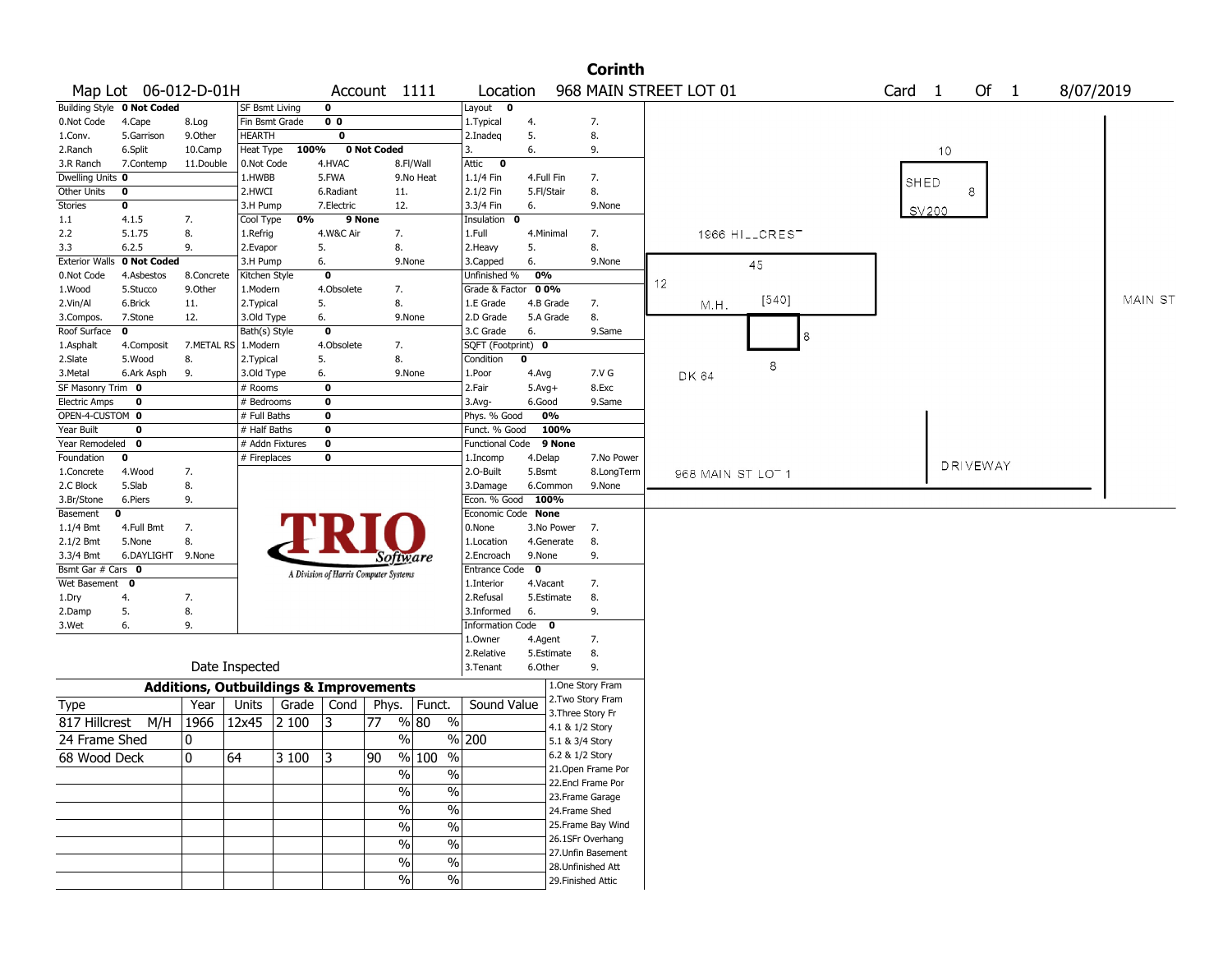|                                          | Map Lot 11-002-04        | Account 1490             | Location                                 |                                 | <b>20 VILLAGE DRIVE</b> |                                          |                       |                      | Card <sub>1</sub>             | Of $1$                              |                                    | 8/07/2019                              |  |  |  |  |
|------------------------------------------|--------------------------|--------------------------|------------------------------------------|---------------------------------|-------------------------|------------------------------------------|-----------------------|----------------------|-------------------------------|-------------------------------------|------------------------------------|----------------------------------------|--|--|--|--|
| QUALEY, WALTER                           |                          |                          |                                          | <b>Property Data</b>            |                         | <b>Assessment Record</b>                 |                       |                      |                               |                                     |                                    |                                        |  |  |  |  |
| QUALEY, CAROL M.                         |                          |                          | Neighborhood 1 Neighborhood A            |                                 |                         | Year                                     | Land                  |                      | <b>Buildings</b>              |                                     | Exempt                             | Total                                  |  |  |  |  |
|                                          |                          |                          |                                          |                                 |                         | 2006                                     |                       | 7,090                |                               | 7,750                               | 0                                  | 14,840                                 |  |  |  |  |
| PO BOX 155                               |                          |                          | Tree Growth Year                         | $\mathbf 0$                     |                         | 2007                                     |                       | 7,090                |                               | 7,750                               |                                    | 14,840                                 |  |  |  |  |
| CORINTH ME 04427<br>B10560P175           |                          |                          | <b>FIRST MORTGAGE</b><br>SECOND MORTGAGE |                                 | 0<br>$\mathbf 0$        | 2008                                     |                       | 17,470               |                               | 132,840                             | 11,700                             | 138,610                                |  |  |  |  |
| Previous Owner                           |                          |                          | Zone/Land Use 11 Residential             |                                 |                         |                                          |                       |                      |                               |                                     |                                    |                                        |  |  |  |  |
| <b>GLAZIER, GLENN</b>                    |                          |                          |                                          |                                 |                         | 2009                                     |                       | 17,470               |                               | 132,840                             | 10,660                             | 139,650                                |  |  |  |  |
|                                          |                          |                          | Secondary Zone                           |                                 |                         | 2010                                     |                       | 17,470               |                               | 134,650                             | 9,020                              | 143,100                                |  |  |  |  |
| PO BOX 108                               |                          |                          |                                          |                                 |                         | 2011                                     |                       | 17,470               |                               | 134,650                             | 9,460                              | 142,660                                |  |  |  |  |
| CORINTH ME 04427<br>Sale Date: 7/28/2006 |                          |                          | Topography 1 Level                       |                                 | 9                       | 2012                                     |                       | 17,470               |                               | 134,650                             | 9,460                              | 142,660                                |  |  |  |  |
| Previous Owner                           |                          |                          | 1.Level                                  | 4.Below St                      | 7.                      | 2013                                     |                       | 17,470               |                               | 139,710                             | 10,000                             | 147,180                                |  |  |  |  |
|                                          | DEARBORN, PATRICIA A.    |                          | 2.Rolling<br>3.Above St                  | 5.Low<br>6.Swampy               | 8.<br>9.                | 2014                                     |                       | 17,470               | 141,180                       |                                     | 9,800                              | 148,850                                |  |  |  |  |
| PO BOX 108                               |                          |                          | Utilities                                | 6 Septic System 4 Drilled Well  |                         | 2015                                     |                       | 17,470               |                               | 143,380                             | 10,000                             | 150,850                                |  |  |  |  |
| CORINTH ME 04427                         |                          |                          |                                          | 4.Dr Well                       |                         | 2016                                     |                       | 17,470               |                               | 145,430                             | 15,000                             | 147,900                                |  |  |  |  |
| Sale Date: 1/13/2006                     |                          |                          | 1.Public<br>2. Water                     | 5.Dug Well                      | 7.Cesspool<br>8.        | 2017                                     |                       | 17,470               | 146,450                       |                                     | 20,000                             | 143,920                                |  |  |  |  |
|                                          |                          | 3.Sewer                  | 6.Septic                                 | 9.None                          | 2018                    |                                          | 17,470                | 146,450              |                               | 20,000                              | 143,920                            |                                        |  |  |  |  |
|                                          |                          | 1 Paved<br><b>Street</b> |                                          |                                 | 2019                    |                                          | 17,470                |                      | 146,450                       | 20,000                              | 143,920                            |                                        |  |  |  |  |
|                                          |                          | 1.Paved                  | 4.R/W                                    | 7.                              |                         |                                          |                       | <b>Land Data</b>     |                               |                                     |                                    |                                        |  |  |  |  |
|                                          |                          |                          | 2.Semi Imp<br>3.Gravel                   | 5.<br>6.                        | 8.<br>9.None            | <b>Front Foot</b>                        |                       | <b>Effective</b>     |                               |                                     | <b>Influence</b>                   | <b>Influence</b>                       |  |  |  |  |
|                                          |                          |                          | STATUS TG-F&O                            |                                 | $\mathbf 0$             | 11.Regular Lot                           | <b>Type</b>           | Frontage             | <b>Depth</b><br><b>Factor</b> |                                     | Code<br>$\overline{\frac{9}{6}}$   | <b>Codes</b><br>1.Unimproved           |  |  |  |  |
|                                          | Inspection Witnessed By: |                          |                                          | $\mathbf 0$                     |                         | 12.Delta Triangle                        |                       |                      |                               |                                     | $\frac{9}{6}$                      | 2.Excess Frtg                          |  |  |  |  |
|                                          |                          |                          |                                          | <b>Sale Data</b>                |                         | 13. Nabla Triangle<br>14. Rear Land      |                       |                      |                               |                                     | $\overline{\frac{9}{6}}$<br>%      | 3. Topography<br>4.Size/Shape          |  |  |  |  |
| X                                        |                          | Date                     | Sale Date                                |                                 | 7/28/2006               | 15. Miscellaneous                        |                       |                      |                               |                                     | $\overline{\frac{9}{6}}$           | 5.Access                               |  |  |  |  |
| No./Date                                 | Description              | Date Insp.               | Price                                    |                                 | 192,500                 |                                          |                       |                      |                               |                                     | %<br>%                             | 6.Open Space<br>7.Restricted           |  |  |  |  |
|                                          |                          |                          | Sale Type<br>1.Land                      | 2 Land & Buildings<br>4. Mobile | 7.                      | <b>Square Foot</b>                       |                       | <b>Square Feet</b>   |                               |                                     |                                    | 8.Environmt                            |  |  |  |  |
|                                          |                          |                          | 2.L & B                                  | 5.Other                         | 8.                      | 16.Regular Lot                           |                       |                      |                               |                                     | $\frac{9}{6}$                      | 9. Fractional                          |  |  |  |  |
|                                          |                          |                          | 3.Building                               | 6.                              | 9.                      | 17.Secondary Lot                         |                       |                      |                               |                                     | %<br>$\frac{9}{6}$                 | <b>Acres</b><br>30. Rear Land 51+      |  |  |  |  |
|                                          |                          |                          | Financing                                | 9 Unknown                       |                         | 18.Excess Land<br>19.Sound Value         |                       |                      |                               |                                     | %                                  | 31.Tillable                            |  |  |  |  |
|                                          |                          |                          | 1.Convent                                | 4.Seller                        | 7.                      | 20.Miscellaneous                         |                       |                      |                               |                                     | $\frac{9}{6}$                      | 32. Pasture                            |  |  |  |  |
| Notes:                                   |                          | 2.FHA/VA                 | 5.Private                                | 8.                              |                         |                                          |                       |                      |                               | %                                   | 33.Open Space<br>34.Softwood (F&O) |                                        |  |  |  |  |
|                                          |                          |                          | 3.Assumed                                | 6.Cash                          | 9.Unknown               | <b>Fract. Acre</b>                       |                       |                      |                               |                                     | %                                  | 35. Mixed Wood (F&                     |  |  |  |  |
|                                          |                          |                          | Validity                                 | 1 Arms Length Sale              |                         | 21.Improved (Frac                        |                       | <b>Acreage/Sites</b> |                               |                                     |                                    | 36.Hardwood (F&O)                      |  |  |  |  |
|                                          |                          |                          | 1.Valid                                  | 4.Split                         | 7.Renovate              | 22.Unimproved (Fr                        | 21<br>$\overline{27}$ |                      | 1.00<br>0.44                  | 100<br>100                          | %<br>0<br>$\overline{0}$<br>%      | 37.Softwood (TG)                       |  |  |  |  |
|                                          |                          |                          | 2.Related                                | 5.Partial                       | 8.Other                 | 23.No Road Lot (F                        |                       |                      |                               |                                     | $\overline{\frac{9}{6}}$           | 38. Mixed Wood (TG                     |  |  |  |  |
|                                          |                          | 3.Distress               | 9.<br>6.Exempt                           |                                 | <b>Acres</b>            |                                          |                       |                      |                               | $\frac{9}{6}$                       | 39.Hardwood (TG)                   |                                        |  |  |  |  |
|                                          | Verified                 | <b>5 Public Record</b>   |                                          | 24.Commercial                   |                         |                                          |                       |                      | $\frac{9}{6}$                 | 40. Wasteland<br>41. Multiple MO HO |                                    |                                        |  |  |  |  |
|                                          |                          | 1.Buyer<br>4.Agent       |                                          | 7.Family                        | 25.                     |                                          |                       |                      |                               | $\overline{\frac{9}{6}}$            | 42. Multiple Home                  |                                        |  |  |  |  |
|                                          |                          |                          |                                          |                                 |                         |                                          |                       |                      |                               |                                     |                                    |                                        |  |  |  |  |
|                                          |                          |                          | 2.Seller                                 | 5.Pub Rec                       | 8.Other                 | 26.                                      |                       |                      |                               |                                     | %                                  | 43.TG SINGLE LANE                      |  |  |  |  |
| <b>Corinth</b>                           |                          |                          | 3.Lender                                 | 6.MLS                           | 9.                      | 27. Rear Land 1-10<br>28. Rear Land 11-2 |                       |                      | <b>Total Acreage</b>          | 1.44                                |                                    | 44.Lot Improvemen<br>45. Miscellaneous |  |  |  |  |